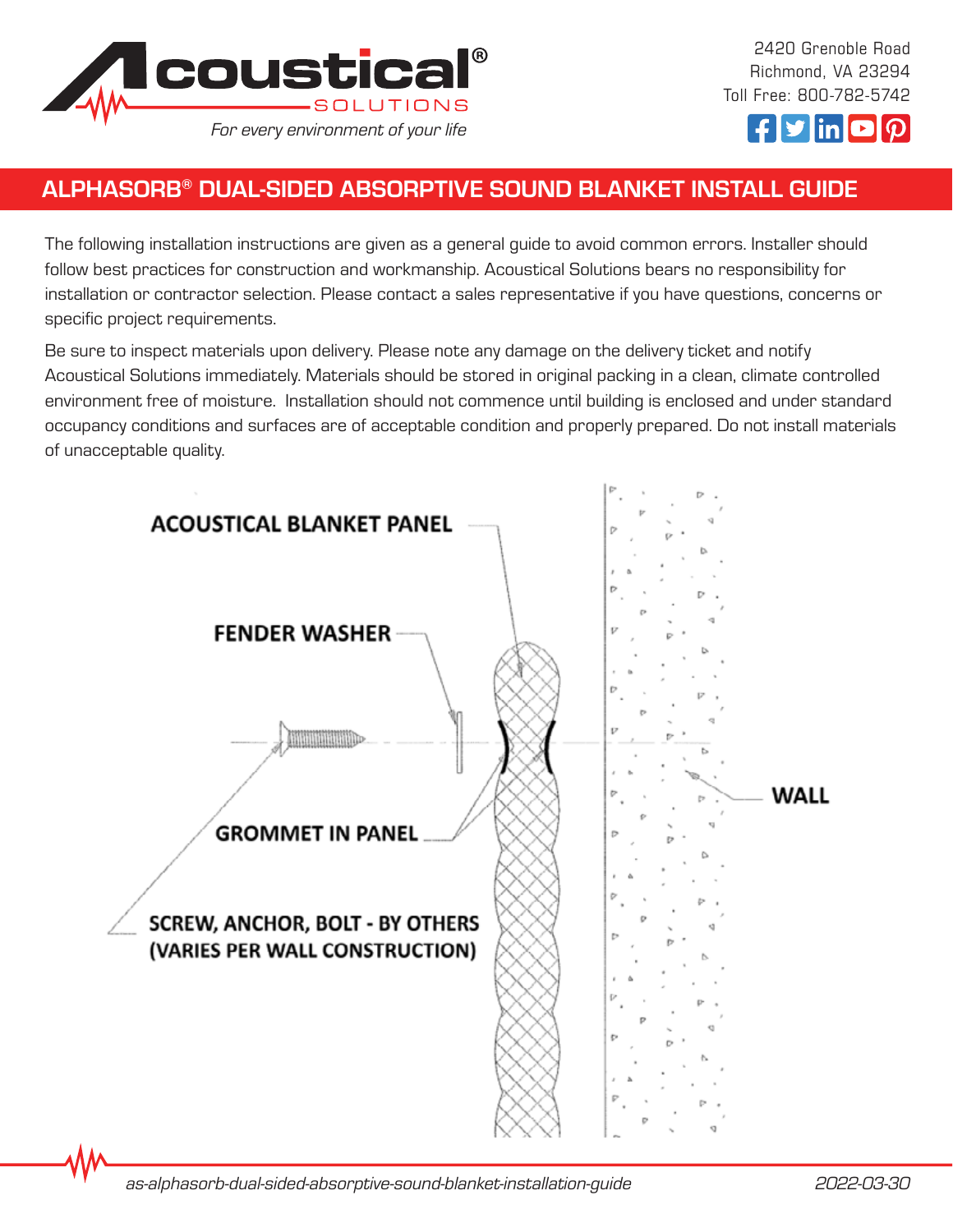

2420 Grenoble Road Richmond, VA 23294 Toll Free: 800-782-5742



### ALPHASORB® DUAL-SIDED ABSORPTIVE SOUND BLANKET INSTALL GUIDE

#### WALL MOUNT WITH BATTENS



FOR ADDITIONAL SUPPORT, BATTEN STRIPS CAN BE USED AROUND THE PERIMETER OF THE PANEL (AND ACROSS THE PANEL FOR VERY LONG PANELS)

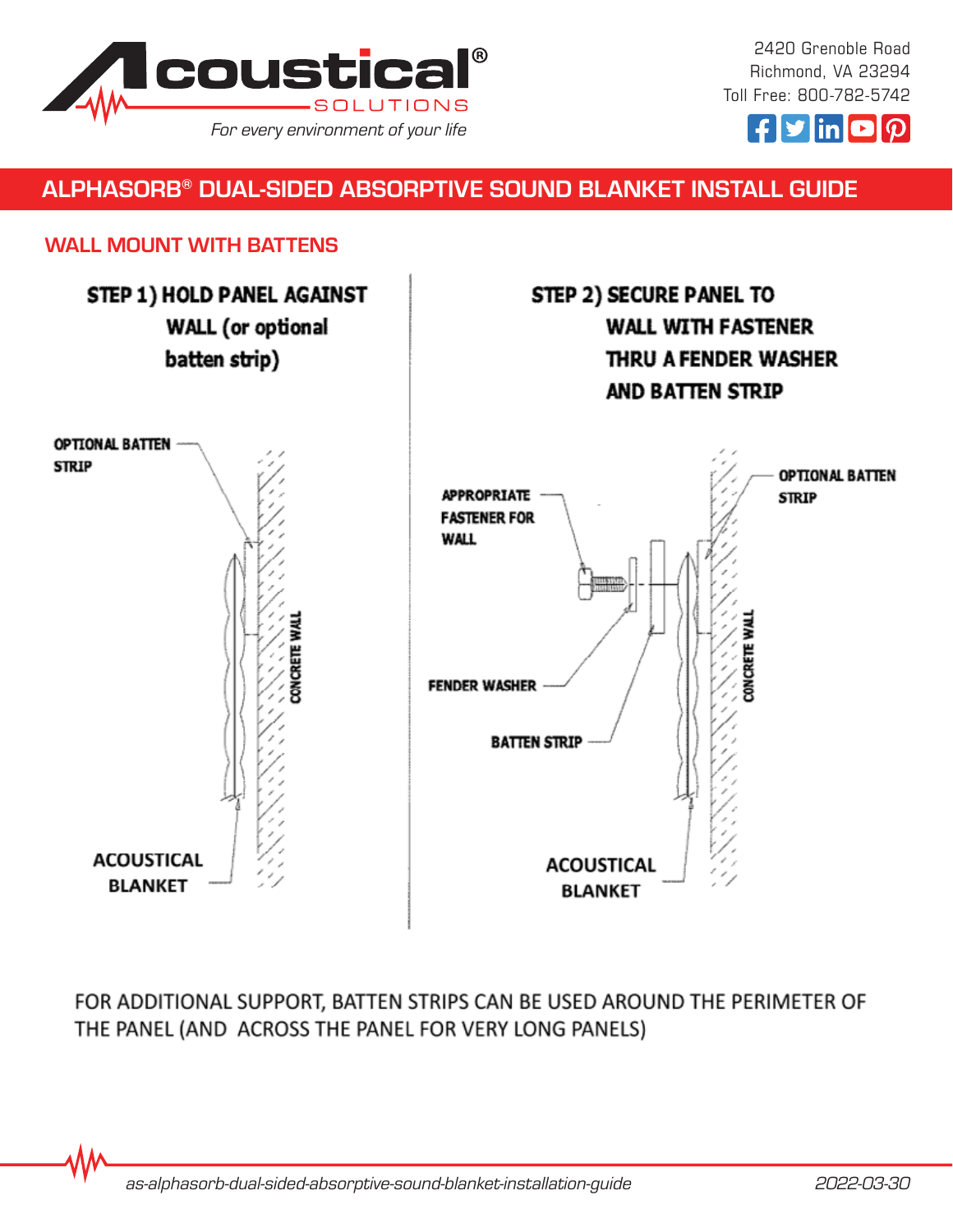



# ALPHASORB® DUAL-SIDED ABSORPTIVE SOUND BLANKET INSTALL GUIDE

#### FIXED MOUNTING ANGLE